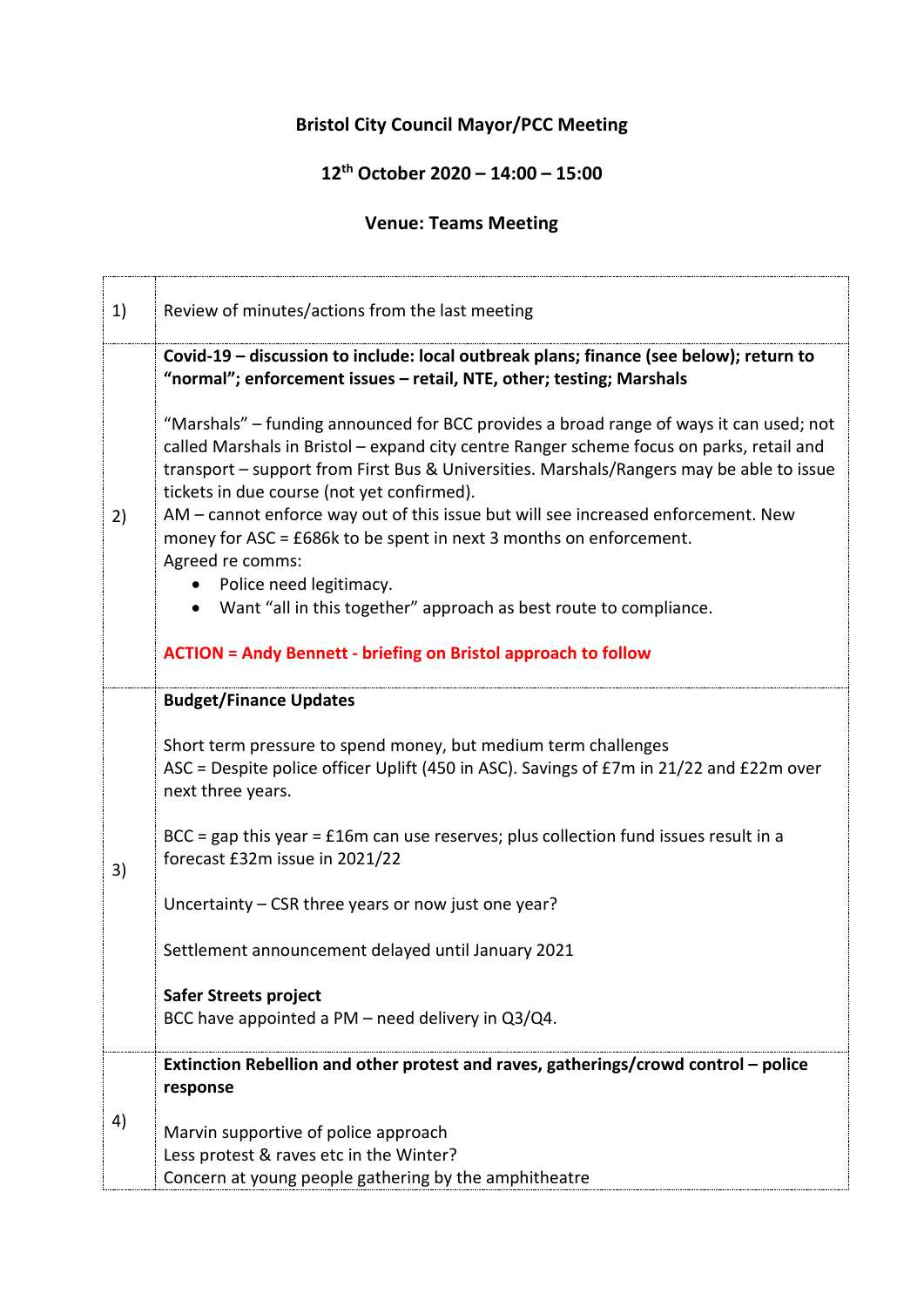|    | HMI inspection of police handling protest has been commissioned and have selected ASC<br>area - AM has requested they speak to stakeholders like BCC - policing protest is a<br>complicated business.<br>Debrief at end of the inspection was positive          |
|----|-----------------------------------------------------------------------------------------------------------------------------------------------------------------------------------------------------------------------------------------------------------------|
|    | Unlicensed music events - Stokes Croft arrested 2; Bath arrested 10 people.                                                                                                                                                                                     |
|    | Stand Up Bristol - "seize city hall" - how serious is this threat?<br>ACTION = Andy Bennett - check physical security; balance to latest intelligence re the<br>threat                                                                                          |
|    | Agreed = Want intelligent, nuanced policing that maintains legitimacy and avoids the<br>extremes of political views.                                                                                                                                            |
| 5) | Bristol Race Relations, use of police powers and community engagement, Lammy, BLM,<br><b>Colston Statue, Commission for Race Equality</b>                                                                                                                       |
|    | and key players<br>Lammy visit was positive and met                                                                                                                                                                                                             |
|    | ASC committed to tackling inequality, AM confirmed ambition to be most inclusive police<br>force in the UK                                                                                                                                                      |
|    | <b>ACTION: Marvin and BCC team offered support re police recruitment</b>                                                                                                                                                                                        |
| 6) | <b>Serious Violence/VRU Update</b><br>$\triangleright$ To include Safer Options Update<br>$\triangleright$ Exclusion data                                                                                                                                       |
|    | VRU positive joint working                                                                                                                                                                                                                                      |
|    | Safer Options reinstated with governance via the Serious Youth Violence Board meetings.<br>Coordination and data sharing still improving. Need a sustainable solution for the funding.                                                                          |
|    | Call In - OPCC agreed to support Kick Start Programme and Asher will support OPCC in a specific<br>event for businesses with Call In.                                                                                                                           |
| 7) | Police and Crime Plan, Police issues and Performance, Op. Remedy                                                                                                                                                                                                |
|    | Concern re Hate Crime (20% increase in June -Aug 2020)<br>Most is race hate - fuelled by BLM; US election; other protest, Brexit<br>Increased reporting also a factor<br>ASC working with SARI and other partners<br>Much of the hate crime offending is online |
|    | Crime down in NTE after 10pm curfew                                                                                                                                                                                                                             |

..,